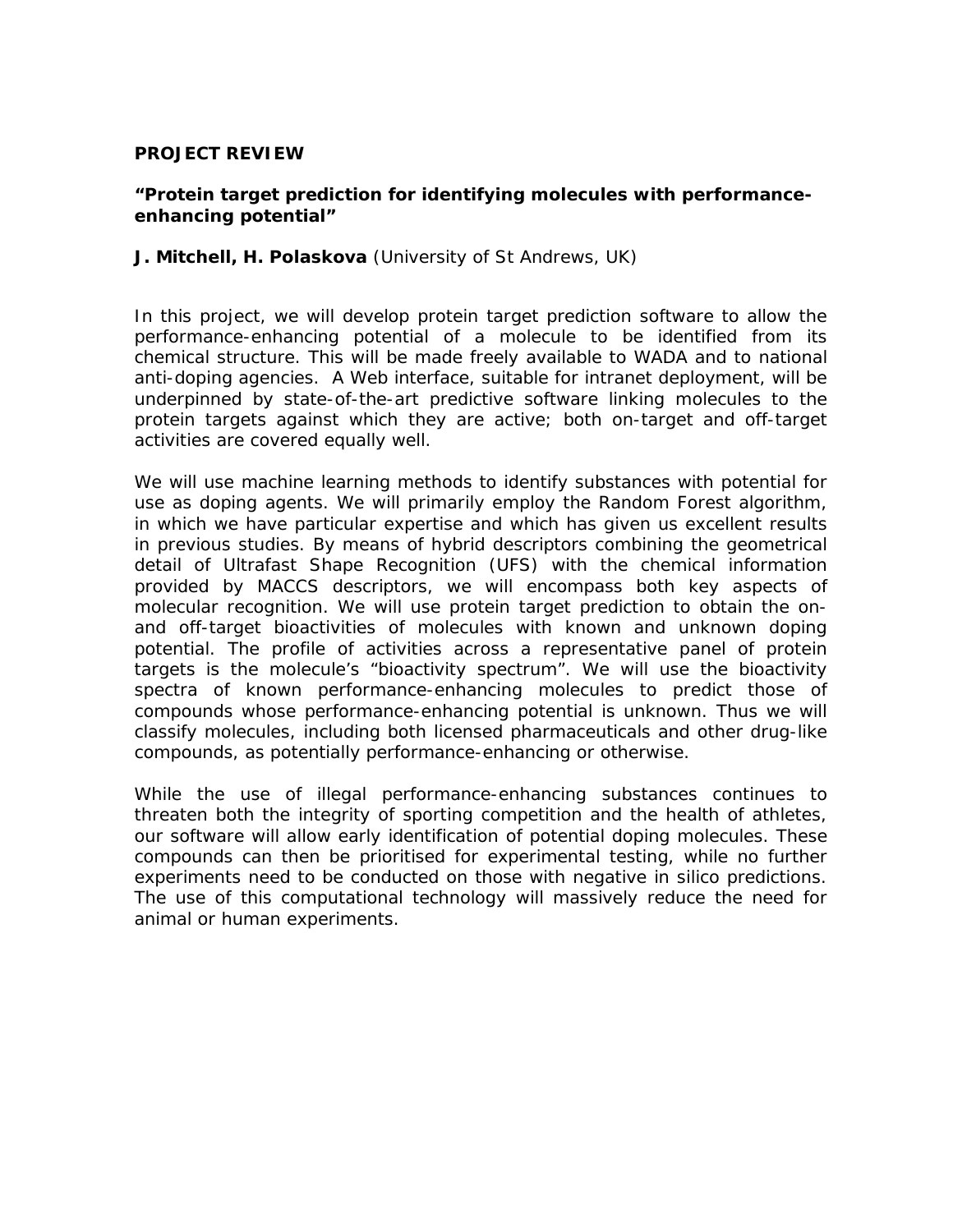# **"Protein target prediction for identifying molecules with performanceenhancing potential"**

# **J. Mitchell, H. Polaskova** (University of St Andrews, UK)

## **Results and Conclusion**

During this two year project, we have worked on implementing a novel methodology to predict potential protein targets for performance enhancing molecules. During our project, we have designed and implemented a novel clustering algorithm (PFClust), used publicly available resources (ChEMBL, DrugBank and PubMed) and constructed a software standalone application.

In BMC Bioinformatics, 14:213 (2013), we presented the algorithm PFClust (Parameter Free Clustering), which is able automatically to cluster data and identify a suitable number of clusters to group them into without requiring any parameters to be specified. PFClust is heuristic in the sense that it cannot be described in terms of optimising any single simply-expressed metric over all possible clusterings. The algorithm partitions a dataset into a number of clusters sharing common attributes. Automatically determining the number of clusters present constitutes a significant challenge for clustering algorithms. Identifying the optimum number of clusters involves computing and evaluating a range of clusterings with different numbers of clusters. However, there is no agreed or unique definition of optimum in this context. Here, we tested PFClust on datasets for which an external gold standard of 'correct' cluster definitions exists. Results on synthetic datasets consisting of 2D vectors demonstrate that PFClust generates meaningful clusters, while our algorithm also showed excellent agreement with the correct assignments for three dimensional structures of protein domains, using a set of folds taken from the structural bioinformatics database CATH. We showed that PFClust is able to cluster the test datasets a little better, on average, than any of six other algorithms, even though five of the other methods are told in advance how many clusters to use. It would be ideal to be able to identify all substances with one or more performance-enhancing pharmacological actions in an automated, fast and cost effective way. In Journal of Cheminformatics, 5:31 (2013), we use experimental data from the ChEMBL database  $(\sim 7,000,000$  activity records for 1,300,000 compounds) to build a model that takes into account both structure and experimental information, and use these data to predict both on-target and off-target interactions between these molecules and targets relevant to doping in sport. ChEMBL was screened and Ki, Kd, EC50, ED50, activity, potency, inhibition and IC50 were used for a rule-based filtering process to define quantitatively the labels "active" and "inactive". The "active" compounds for each ChEMBL family populated our bioactivity-based filtered families. A structure-based clustering step was subsequently performed with PFClust to split families with more than one distinct chemical scaffold. This produced refined families, whose members share both a common chemical scaffold and bioactivity against a common target in ChEMBL. We used the Parzen-Rosenblatt